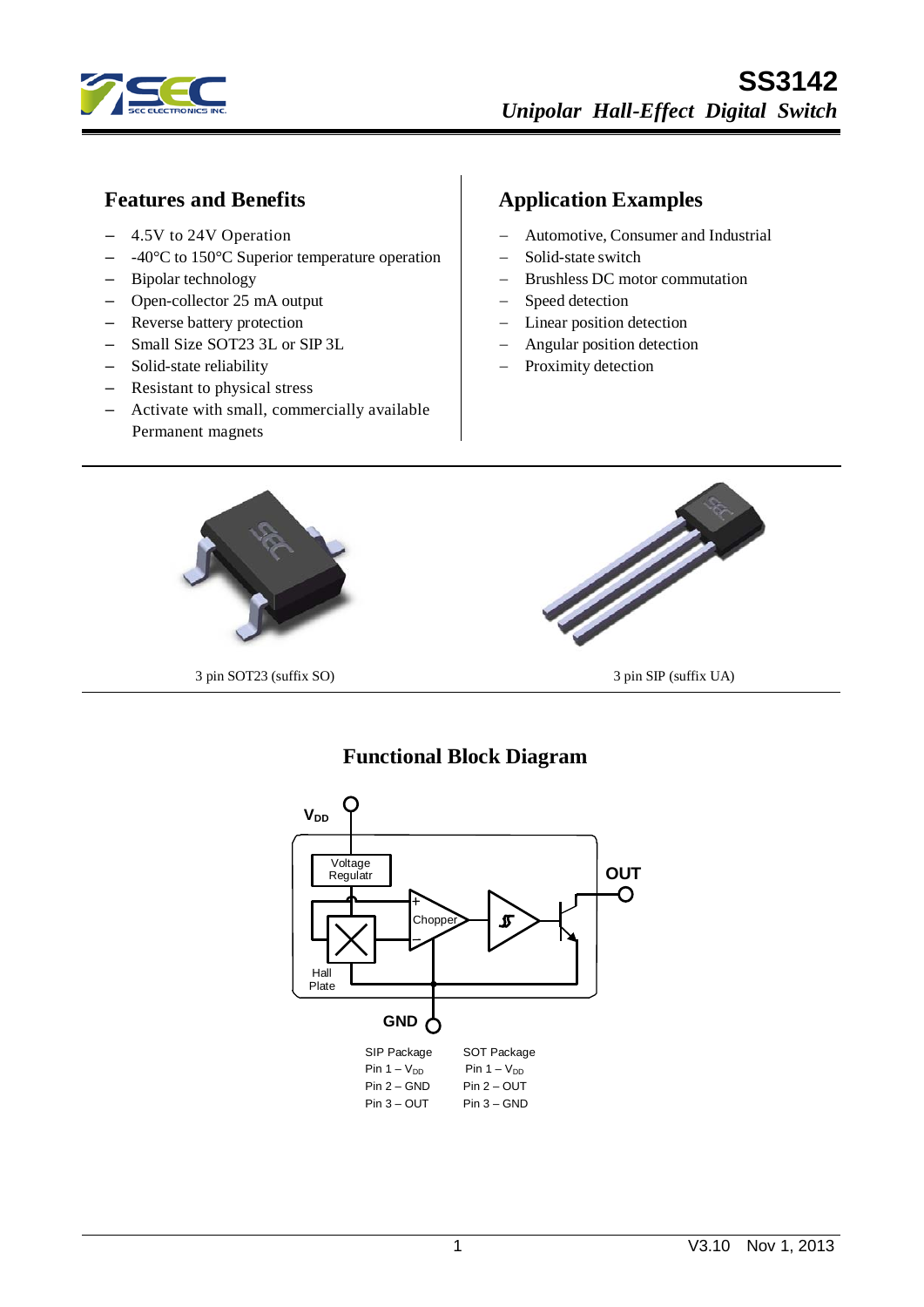

#### **General Descriptions**

The SS3142 is a unipolar Hall-effect sensor IC fabricated from bipolar technology. The device integrates a voltage regulator, reverse battery protection diode, Hall sensor with dynamic offset cancellation system, temperature compensation circuitry, small signal amplifier, Schmitt trigger and an open-collector output to sink up to 25 mA. With suitable output pull up, they can be used with bipolar or CMOS logic circuits.

These Hall-effect switches are monolithic integrated circuits with tighter magnetic specifications, designed to operate continuously over extended temperatures to +150°C,and are more stable with both temperature and

supply voltage changes. The unipolar switching characteristic makes these devices ideal for use with a simple bar or rod magnet.

Thanks to its wide operating voltage range and extended choice of temperature range, it is quite suitable for use in automotive, industrial and consumer applications.

The device is delivered in a Small Outline Transistor (SOT) or in a Plastic Single In Line (SIP 3L flat). Both 3-lead packages are RoHS compliant.

#### **Glossary of Terms**

|                            | MilliTesla (mT), Gauss Units of magnetic flux density: $1mT = 10$ Gauss                 |
|----------------------------|-----------------------------------------------------------------------------------------|
| <b>RoHS</b>                | <b>Restriction of Hazardous Substances</b>                                              |
| Operating Point $(B_{OP})$ | Magnetic flux density applied on the branded side of the package which turns the output |
|                            | driver ON ( $V_{OUT} = V_{DSon}$ )                                                      |
| Release Point $(B_{RP})$   | Magnetic flux density applied on the branded side of the package which turns the output |
|                            | driver OFF ( $V_{\text{OUT}} = \text{high}$ )                                           |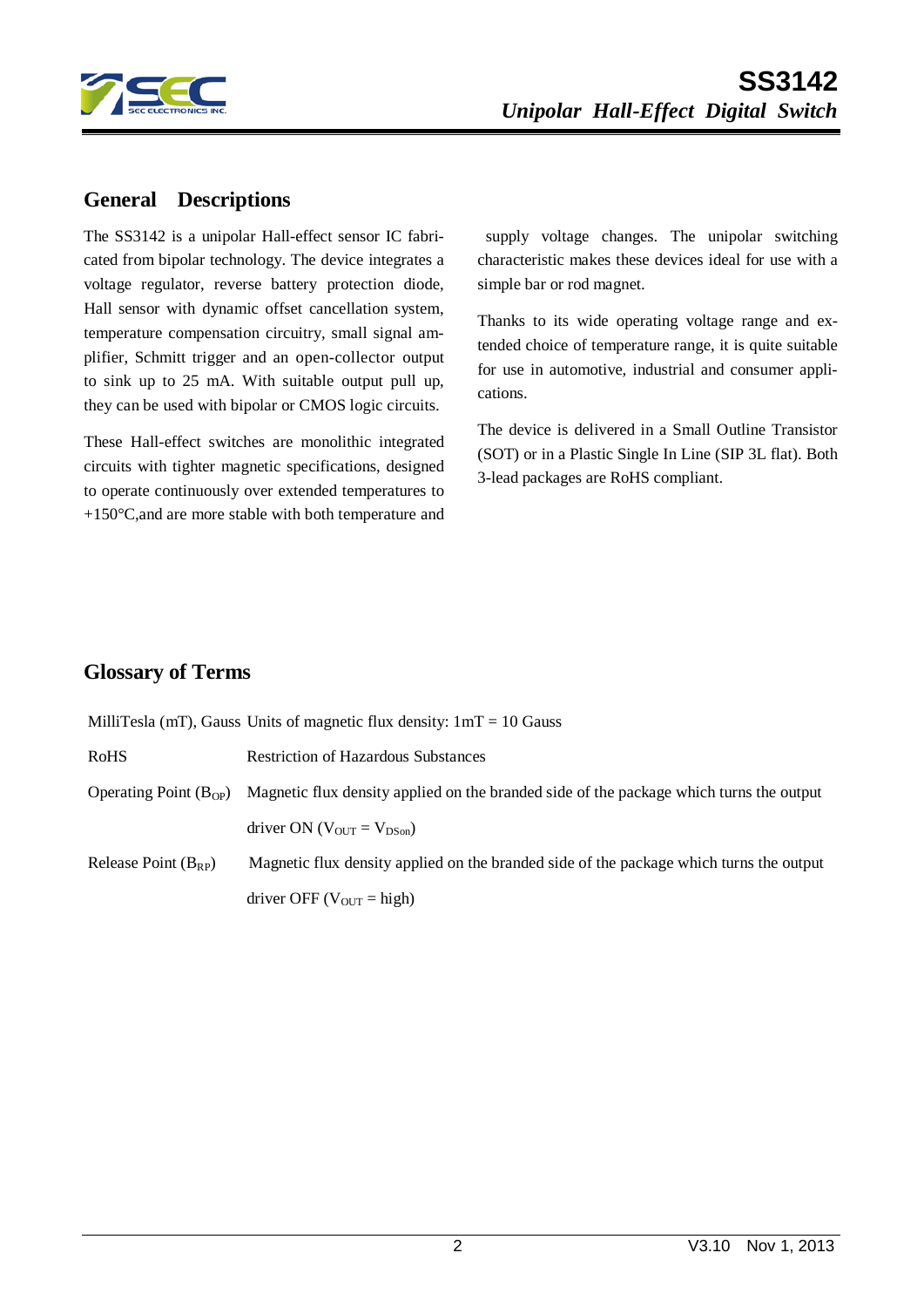

# **Pin Definitions and Descriptions**

| $SOT$ Pin $N_2$ | $SIP$ Pin $N_2$ | <b>Name</b>  | <b>Type</b> | <b>Function</b>       |
|-----------------|-----------------|--------------|-------------|-----------------------|
|                 |                 | $\rm V_{DD}$ | Supply      | Supply Voltage pin    |
| 2               |                 | OUT          | Output      | Open Drain Output pin |
| 3               |                 | <b>GND</b>   | Ground      | Ground pin            |





# **Absolute Maximum Ratings**

| <b>Parameter</b>          | <b>Symbol</b> | <b>Value</b> | <b>Units</b> |
|---------------------------|---------------|--------------|--------------|
| <b>Supply Voltage</b>     | $\rm V_{DD}$  | 28           | V            |
| <b>Supply Current</b>     | $I_{DD}$      | 50           | mA           |
| <b>Output Voltage</b>     | $V_{\rm OUT}$ | 28           | V            |
| <b>Output Current</b>     | $I_{OUT}$     | 50           | mA           |
| Storage Temperature Range | $T_S$         | $-65$ to 170 | $^{\circ}C$  |

| <b>Operating Temperature Range</b> | <b>Symbol</b> | Value        | <b>Units</b> |
|------------------------------------|---------------|--------------|--------------|
| Temperature Suffix "E"             | $T_A$         | $-40$ to 85  | $^{\circ}C$  |
| Temperature Suffix "K"             | $T_A$         | $-40$ to 125 | $^{\circ}C$  |
| Temperature Suffix "L"             | $T_A$         | $-40$ to 150 | $^{\circ}C$  |

Exceeding the absolute maximum ratings may cause permanent damage. Exposure to absolute-maximum- rated conditions for extended periods may affect device reliability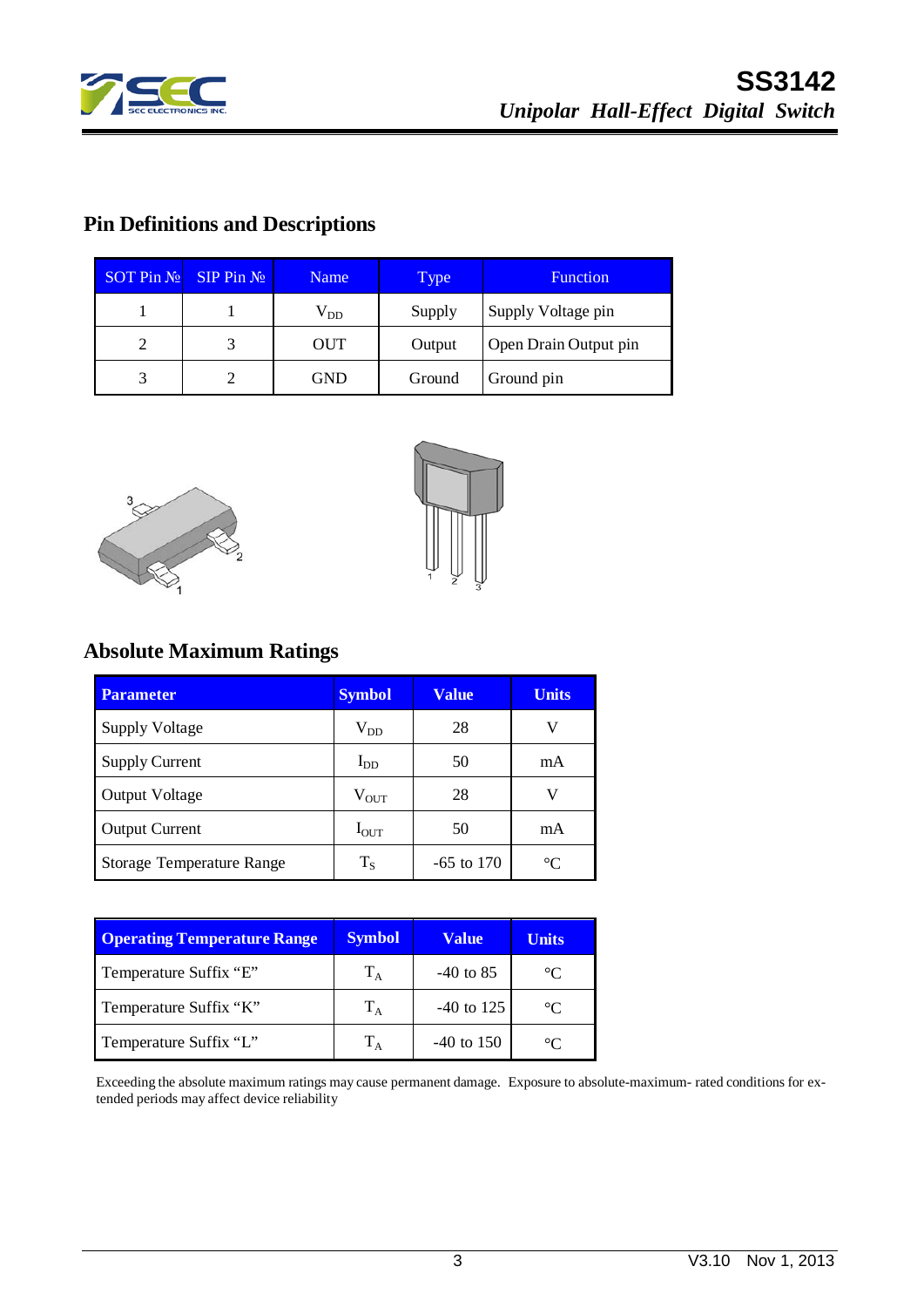

## **General Electrical Specifications**

DC Operating Parameters  $T_A = 25^{\circ}C$ ,  $V_{DD} = 4.5V$  to 24V (unless otherwise specified)

| <b>Parameter</b>                 | <b>Symbol</b> | <b>Test Conditions</b>                             |                | <b>Typ</b> | <b>Max</b> | <b>Units</b> |
|----------------------------------|---------------|----------------------------------------------------|----------------|------------|------------|--------------|
| <b>Supply Voltage</b>            | $\rm V_{DD}$  | Operating                                          | 4.5            |            | 24         | V            |
| <b>Supply Current</b>            | $I_{DD}$      | $B < B_{RP}$                                       | $\overline{4}$ | 5          | 7          | mA           |
| <b>Output Saturation Voltage</b> | $V_{DSon}$    | $I_{\text{OUT}} = 20 \text{mA}, B > B_{\text{OP}}$ |                | 0.3        | 0.5        | V            |
| <b>Output Leakage Current</b>    | $I_{\rm OFF}$ | $B < B_{RP}$ V <sub>OUT</sub> = 24V                |                | 0.1        | 10         | μA           |
| <b>Output Rise Time</b>          | tr            | $R_L = 820 \Omega$ , $C_L = 20pF$                  |                | 0.04       | 2.0        | μs           |
| <b>Output Fall Time</b>          | tf            | $R_{L} = 820 \Omega$ , $C_{L} = 20pF$              |                | 0.18       | 2.0        | $\mu s$      |

#### **Magnetic Specifications**

DC Operating Parameters  $V_{DD} = 4.5$  to 24V (unless otherwise specified)

| <b>Package</b> | <b>Parameter</b>       | <b>Symbol</b>   | <b>Test Conditions</b>             | <b>Min</b> | <b>Typ</b> | <b>Max</b> | <b>Units</b> |
|----------------|------------------------|-----------------|------------------------------------|------------|------------|------------|--------------|
| <b>UA</b>      | <b>Operating Point</b> | $B_{OP}$        |                                    | 100        |            | 150        | G            |
|                | Release Point          | $B_{RP}$        | $Ta = 25^{\circ}C$ , Vdd= $12V$ DC | 50         |            | 120        | G            |
|                | <b>Hysteresis</b>      | $B_{H YST}$     |                                    |            | 45         |            | G            |
| SO.            | <b>Operating Point</b> | $B_{OP}$        |                                    | $-150$     |            | $-100$     | G            |
|                | <b>Release Point</b>   | $B_{RP}$        | $Ta = 25^{\circ}C$ , Vdd= $12V$ DC | $-120$     |            | $-50$      | G            |
|                | <b>Hysteresis</b>      | $\rm B_{H YST}$ |                                    |            | 45         |            | G            |

### **Output Behavior versus Magnetic Pole**

DC Operating Parameters  $T_A = -40^{\circ}C$  to 150°C,  $V_{DD} = 4.5$  to 24V (unless otherwise specified)

|                     | <b>Test Conditions (UA) Test Conditions (SO)</b> | E OUT |
|---------------------|--------------------------------------------------|-------|
| $B < B_{RP}$        | $B > B_{RP}$                                     | High  |
| B > B <sub>OP</sub> | B < B <sub>OP</sub>                              | Low   |

The SOT-23 device is reversed from the UA package. The SOT-23 output transistor will be turned on(drops low) in the presence of a sufficiently strong North pole magnetic field applied to the marked face.



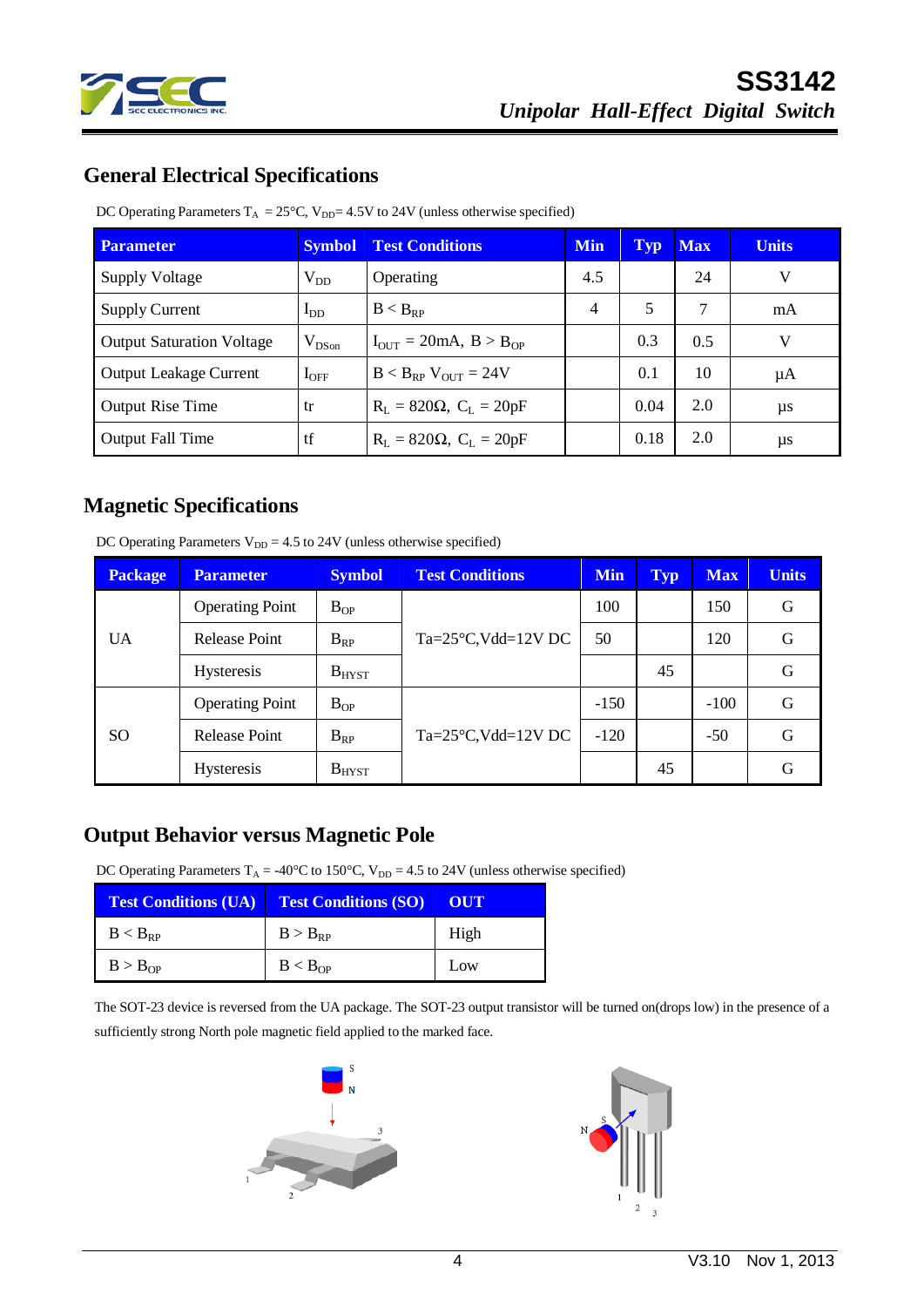

# **Application Information**



# **Package Information**

**Package UA, 3-Pin SIP:**